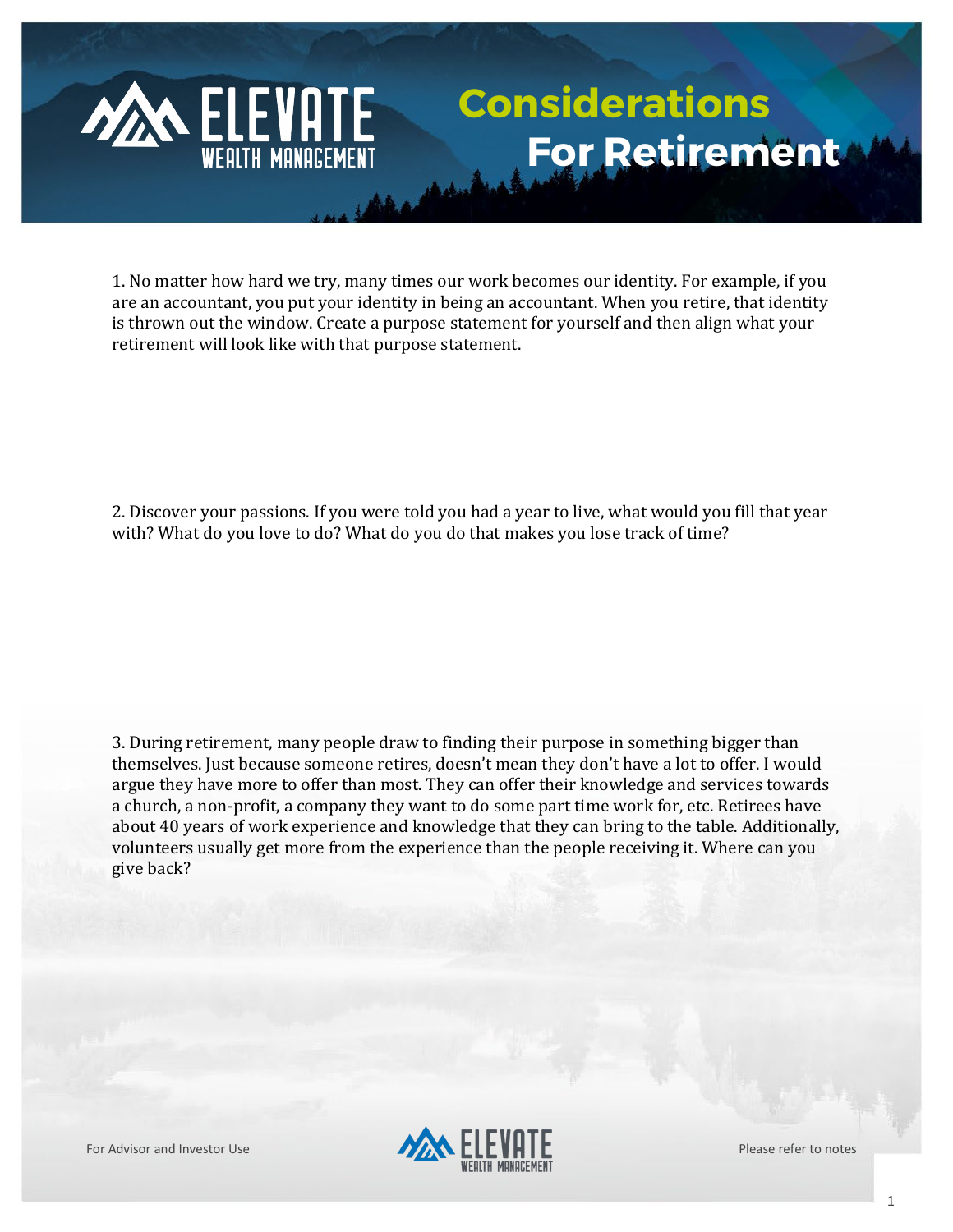4. Make sure you have healthy relationships. This means being part of a network of people with common interests. People you can reach out to whenever, and they can do the same. Having healthy relationships is extremely beneficial for health purposes. Research the health risk of having low social interaction. Who are those people you have and can continue having a healthy relationship with? How will you find those relationships through retirement and keep them?

5. Mental stimulation is gravely important in retirement. The workplace is an area where intellectual stimulation comes naturally. Now that retirees don't have that, they need to find new and different ways to keep their brain active. Keep the mind sharp and active whether it is through learning a new hobby, getting involved with volunteer work, traveling, doing puzzles, etc. Whatever it may be, constantly stimulate your brain. "Use it or lose it".

6. Exercise. We have talked about a healthy attitude, healthy relationships, healthy brain and purpose. Make sure you take care of your body. What forms of exercise do you enjoy and how will you incorporate them into retirement?

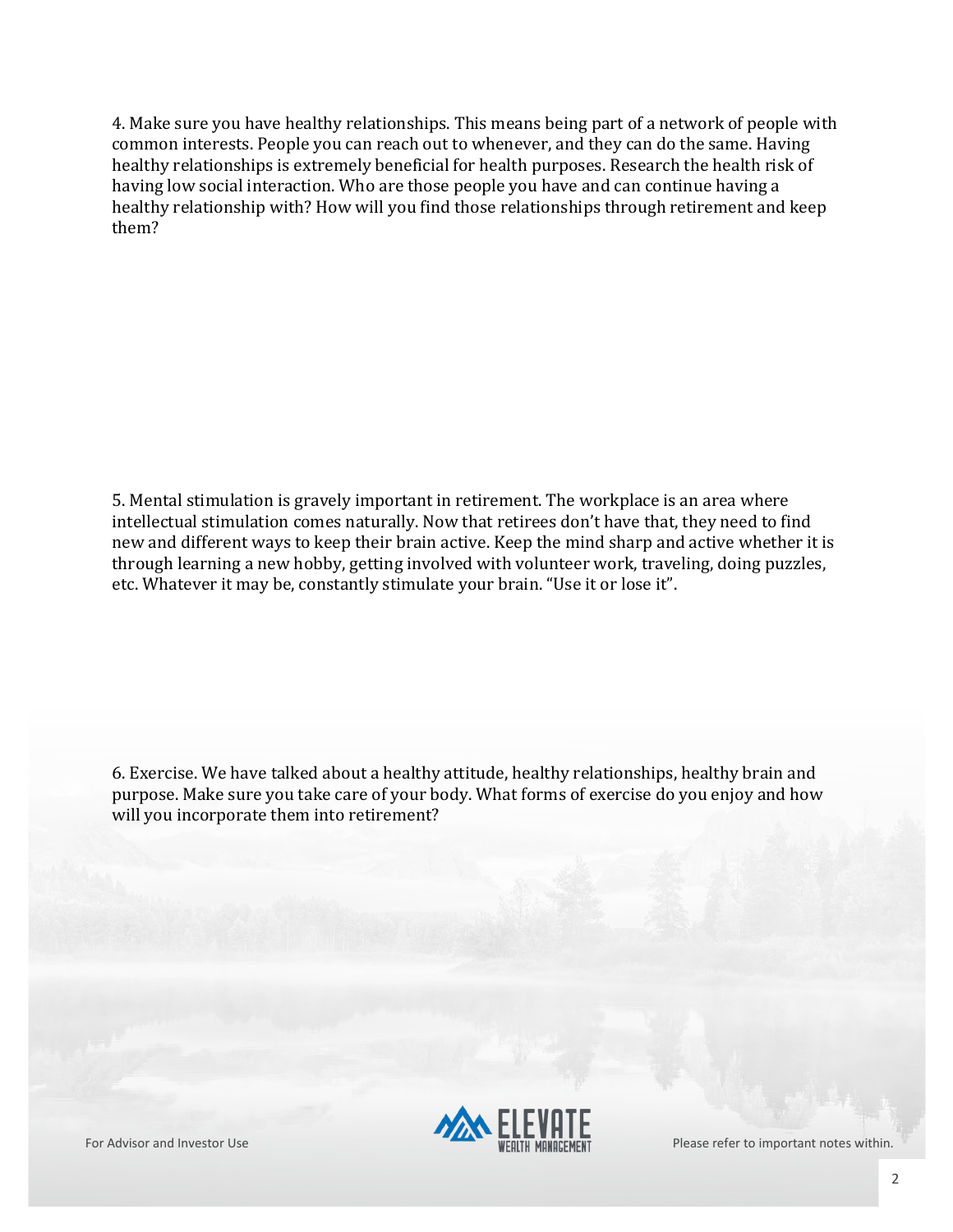7. Bring your spouse into the conversation. How do they view retirement for you two? What will they answer for all these questions? What will you two do together and what things will you do separately? Most of your relationship only knows where work is a major part of your week. Do you two want to be around each other 24/7? Be on the same page going into retirement.

8. What is on your bucket list? How will you be able to pursue those items and when?

9. Retirees are embarking on major possible life changes. What things do you want to stop doing? What do you want to start doing? What do you want to continue doing? Hopefully as you go through this, you will be able to fulfill healthy relationships, healthy body, healthy mind and healthy attitude.